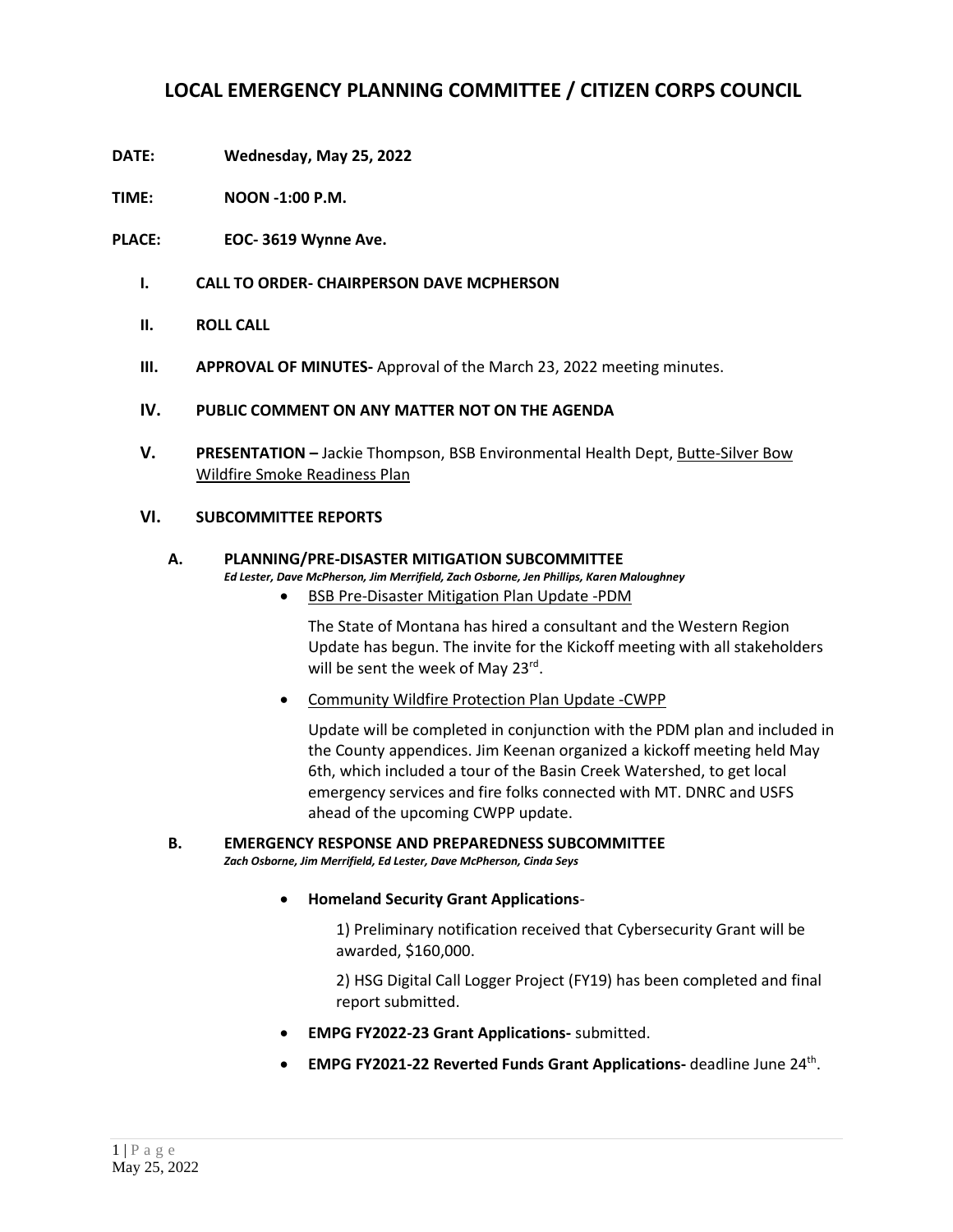#### **C. TRAINING AND EXERCISE SUBCOMMITTEE**

*Jennifer Phillips, Mike McGree, Jim Merrifield*

- MDES training and exercise list- attached.
- Elected Official training was held April  $19<sup>th</sup>$  well attended and had great reviews. BSB OEM will plan to host a 2<sup>nd</sup> Elected Officials Training 2023 and then every other year in sync with election years.
- State DES Regional Meeting was held in Butte May 19<sup>th</sup>. Roundtable discussion provided an opportunity to speak openly with State DES staff and other jurisdictions.

### **D. COMMUNICATION /LEPC GRANT SUBCOMMITTEE**

*Ed Lester, Zach Osborne, Jim Merrifield, Mike McGree, Dave McPherson*

• 911 Committee Updates- CAD/RMS Project – Ed Lester/ Dave McPherson

#### **E. UNIFIED HEALTH COMMAND**

*Karen Maloughney, Ed Lester, Zach Osborne, Jennifer Phillips*

- Covid Update and Statistics- Karen Maloughney
- Home Test Kit Availability
- Public Health Emergency Preparedness and Response Capabilities -Karen Maloughney
- St. James Healthcare updates-Jennifer Phillips

#### **F. SHELTERING SUBCOMMITTEE**

*Zach Osborne, Jennifer Phillips, Todd Hoar, John Rolich, Kurt Marthaller, John Schlichenmeyer, John Sullivan* 

• Meeting to be scheduled in Fall after wildfire season

#### VII. **ADJOURNMENT-** Date for next meeting: June 22, 2022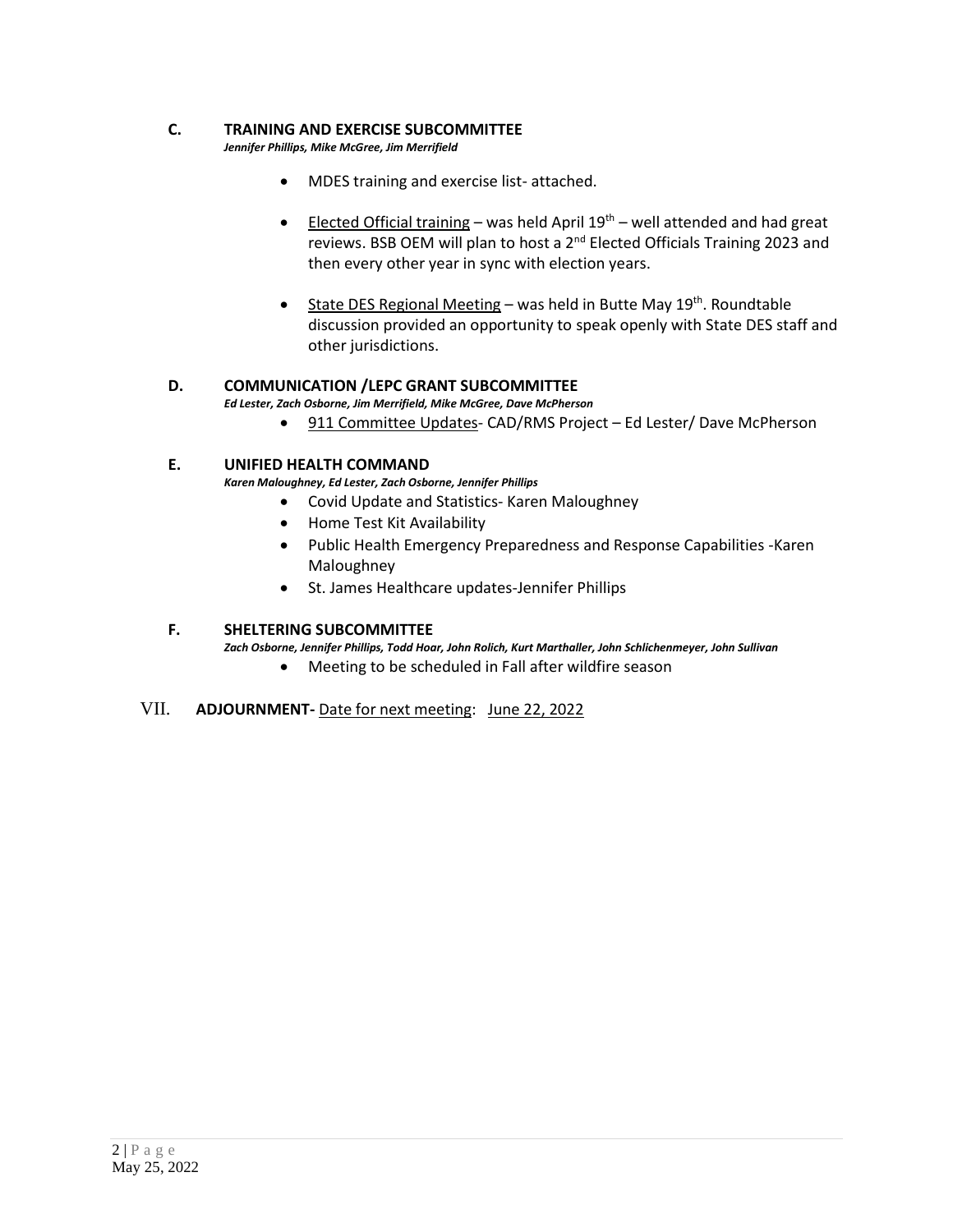Montana Disaster and Emergency Services Weekly Update Tuesday, May 17, 2022 **Newly added items are in bold type**

#### **Training**

CISA Protecting Houses of Worship Webinar Wednesday, May 18, 2022 10:00-11:00 Registration Link[: CISA Region 8 Protecting Houses of Worship Webinar](https://urldefense.com/v3/__https:/forms.office.com/g/T5rdkwZk9S__;!!GaaboA!_QwSamTTl_loufmTuwHKJnHDFV81Iq3qYgJEJZqPxOsULPk6CrmbIGbaiIUAtU4$) [forms.office.com] For more information, contact us at [CISARegion8Outreach@cisa.dhs.gov.](mailto:CISARegion8Outreach@cisa.dhs.gov) CISA

CISA Intro to Security and Protection of Dams and Levees Webinar Thursday, May 19, 13:00-15:00 Register at: [https://forms.office.com/g/u1DmgBLNr7 \[forms.office.com\]](https://urldefense.com/v3/__https:/forms.office.com/g/u1DmgBLNr7__;!!GaaboA!_QwSamTTl_loufmTuwHKJnHDFV81Iq3qYgJEJZqPxOsULPk6CrmbIGba48hzhmA$) For more information, contact us at [CISARegion8Outreach@cisa.dhs.gov.](mailto:CISARegion8Outreach@cisa.dhs.gov) CISA

2022 Wildfire Leadership Conference Sponsored by the Montana County Fire Warden's Association May 20-22, 2022 Agenda, registration and hotel details: [https://mtfirewardens.org/event-4641252 \[mtfirewardens.org\]](https://urldefense.com/v3/__https:/mtfirewardens.org/event-4641252__;!!GaaboA!6lt1YIf2soFdsYXbq7eUTT_iTR_4Llndn7qOaV_ca0Sj_4P4t0O3_uQDbDgR7WA$) Early registration rate ends May 2, room block has expired. POC- Patrick Lonergan 406-548-0116 or [patrick@readygallatin.com](mailto:patrick@readygallatin.com)

Community Emergency Response Team (CERT Training) RiverStone Health- Billings May 23-25, 2022 Available positions very limited, email POC to be placed on wait list The Community Emergency Response Team (CERT) is a nationwide program that educates volunteers about disaster preparedness for hazards that may impact their area and trains them in basic disaster response skills. Resilient Yellowstone, a Healthy By Design project funded by the CDC, is helping restart this training for Yellowstone County to better prepare for emergencies and build community resilience. If interested in attending a training or learning more, contact Morgan Miller at [morgan@hbdyc.org.](mailto:morgan@hbdyc.org) Learn more about CERT at [https://www.ready.gov/cert \[ready.gov\]](https://urldefense.com/v3/__https:/www.ready.gov/cert__;!!GaaboA!5Gz0pWwUmK3lejbZq8ulGqbmf1Y-cDgfEMfBtDtKsPudteTYlDEFKgesyUFLOkU$) and Resilient Yellowstone at [www.hbdyc.org/resilientYC \[hbdyc.org\].](https://urldefense.com/v3/__http:/www.hbdyc.org/resilientYC__;!!GaaboA!5Gz0pWwUmK3lejbZq8ulGqbmf1Y-cDgfEMfBtDtKsPudteTYlDEFKgesGxf0nFM$) POC- Morgan Miller 406-247-3276 or [morgan.mil@riverstonehealth.org](mailto:morgan.mil@riverstonehealth.org)

SafetyFestMT: Missoula 2022 In person May 17-19, 2022 at Missoula College Virtually May 23-27, 2022 Please follow this link to complete your registration: [Missoula 2022 SafetyFest Registration \[lnks.gd\]](https://urldefense.com/v3/__https:/lnks.gd/l/eyJhbGciOiJIUzI1NiJ9.eyJidWxsZXRpbl9saW5rX2lkIjoxMDAsInVyaSI6ImJwMjpjbGljayIsImJ1bGxldGluX2lkIjoiMjAyMjA0MDUuNTU5NzA5ODEiLCJ1cmwiOiJodHRwczovL2RsaWVyZHNhZmV0eS5yZWdmb3guY29tL3NhZmV0eWZlc3RtdC1taXNzb3VsYS0yMDIyIn0.3geXQAw7jNQPCnYvGL0l9UqQjlVVsMoNZQCCB5nUa9k/s/1184446887/br/129344099210-l__;!!GaaboA!qEIxHAAGvcYwiGf6k5JhhRDB-d2CnZK3vRmdIRQ7wUBRTQjOMtVSqO55yWkt91Xc0rl-yK7H1b5U9JglOeA$) Full agenda at [SafetyFestMT: Missoula 2022.](https://urldefense.com/v3/__https:/lnks.gd/l/eyJhbGciOiJIUzI1NiJ9.eyJidWxsZXRpbl9saW5rX2lkIjoxMDIsInVyaSI6ImJwMjpjbGljayIsImJ1bGxldGluX2lkIjoiMjAyMjA0MDUuNTU5NzA5ODEiLCJ1cmwiOiJodHRwczovL3NhZmV0eWZlc3RtdC5kbGkubXQuZ292L21pc3NvdWxhIn0.pw6quojjb9bdd5_HEAgkC9jzIjThzPL_lsSsq7UFVK0/s/1184446887/br/129344099210-l__;!!GaaboA!qEIxHAAGvcYwiGf6k5JhhRDB-d2CnZK3vRmdIRQ7wUBRTQjOMtVSqO55yWkt91Xc0rl-yK7H1b5UkDI8JKY$) [lnks.gd]

Assisting Individuals in Crisis and Group Crisis Intervention May 24-26, 2022, 08:00-17:00 MT Highway Patrol Offices, 304 Colorado Blvd., Glendive, MT POC- Carol Burroughs 406-580-4443 o[r carolatwork@montana.net](mailto:carolatwork@montana.net)

CISA Region 8 Training and Exercise Resources Webinar May 26, 2022 10:00-11:00 Registration Link[: CISA Region 8 T&E Resources Webinar](https://urldefense.com/v3/__https:/cisa-r8-te-resources.eventbrite.com/__;!!GaaboA!qls4YrcbbPbMB4Xnf05sqQWOd4GtG_dXI9qaOs4Jiv2I-cqolIWKdhi7EHtdUy5KTe7lr_ueELAYUo-cQ5WBPyGLcxG5c54$) [cisa-r8-te-resources.eventbrite.com] CISA Region 8 Dams Sector Security Forum June 9, 2022 10:00-12:00 Registration Link[: Dams Sector Security Forum \[forms.office.com\]](https://urldefense.com/v3/__https:/forms.office.com/g/CqHMR0M7mu__;!!GaaboA!qls4YrcbbPbMB4Xnf05sqQWOd4GtG_dXI9qaOs4Jiv2I-cqolIWKdhi7EHtdUy5KTe7lr_ueELAYUo-cQ5WBPyGLOl_rqaU$)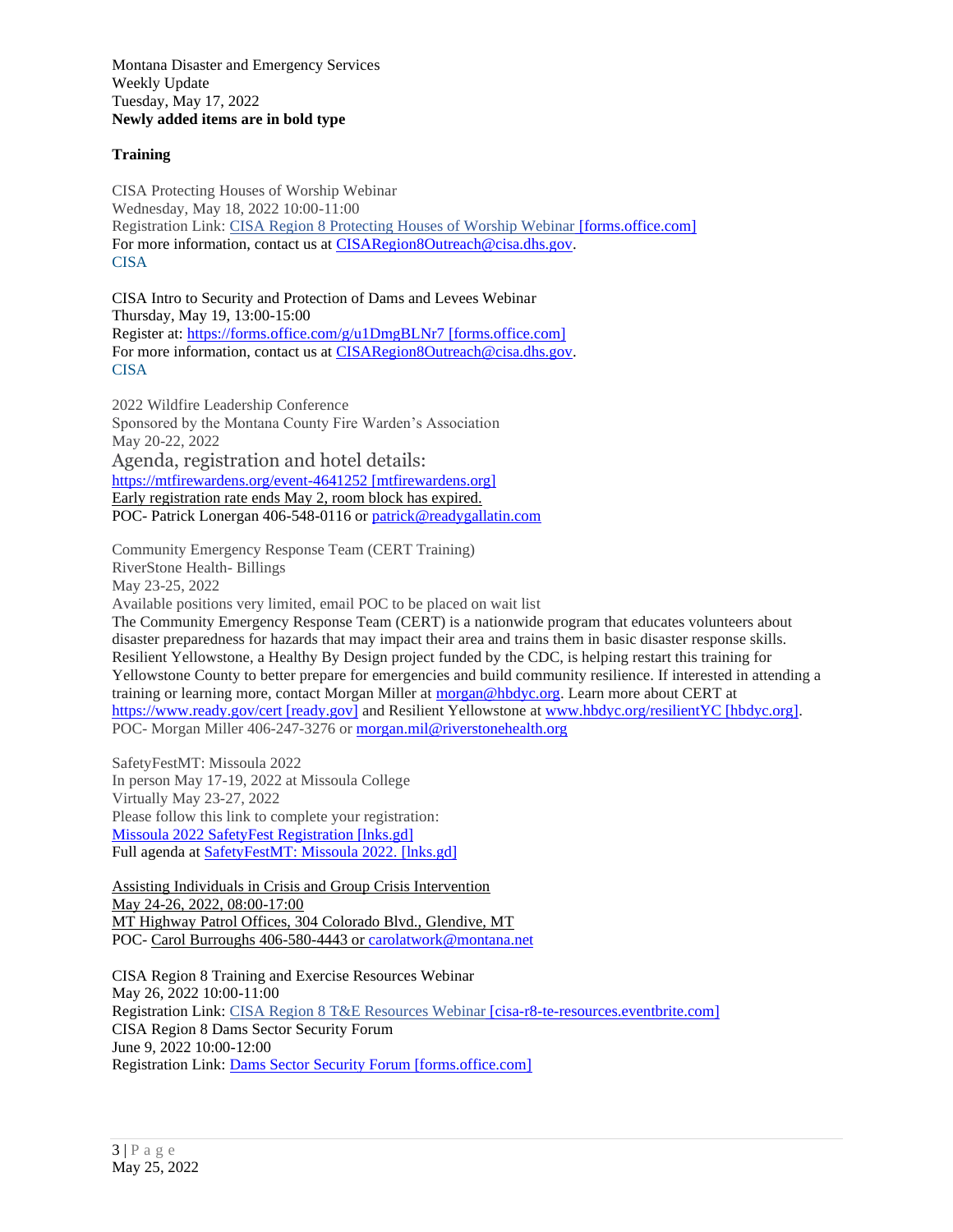Please see some virtual training opportunities through EMI for Intermediate EOC Functions 2300 (in orange). There are also some EOC skillset courses, which are fairly new. There are several offerings over the next year. Applications will need to go through EMI. https://training.fema.gov/netc\_online\_admissions/ [\[training.fema.gov\]](https://urldefense.com/v3/__https:/training.fema.gov/netc_online_admissions/__;!!GaaboA!qEIxHAAGvcYwiGf6k5JhhRDB-d2CnZK3vRmdIRQ7wUBRTQjOMtVSqO55yWkt91Xc0rl-yK7H1b5UM1qIwLM$)

The pre-reqs for the 2300 course are IS 100, 700, 800 and 2200 (basic EOC: [https://training.fema.gov/is/courseoverview.aspx?code=IS-2200 \[training.fema.gov\]\)](https://urldefense.com/v3/__https:/training.fema.gov/is/courseoverview.aspx?code=IS-2200__;!!GaaboA!qEIxHAAGvcYwiGf6k5JhhRDB-d2CnZK3vRmdIRQ7wUBRTQjOMtVSqO55yWkt91Xc0rl-yK7H1b5UWGXdHvc$) Below is a list of all the EOC virtual classes hosted by EMI through September 2022. All times are Eastern.

| May 30 Memorial Day                                       |
|-----------------------------------------------------------|
| June 6-11 K2302 (M-F) (8-5) EOC Leaders Skillset          |
| June 20-24 K2308 (M-F) (8-5) EOC Ops and SA Skillset      |
| July 4 Independence Day                                   |
| July 11-15 K2304 (M-F) (8-5)EOC Planning Skillset         |
| July 25-29 K2300 (M-F) (8-12:30) Int EOC Functions        |
| August 8-12 K2300 (M-F) (8-12:30) Int EOC Functions       |
| August 22-26 K2300 (M-F) (11-3:30) Int EOC Functions      |
| September 5 Labor Day                                     |
| September 12-16 K2308 (M-F) (11-8)EOC Ops and SA Skillset |
| September 26-30 K2306 (M-F) (8-5)EOC Resource Skillset    |

CAT Camp Engine Academy June 10-12, 2022 Rehder Road and US Highway 87 between Billings and Roundup See attachments for details

Family Reunification Assistance Training June 14-15, 2022 Missoula County Fairgrounds, 1101 South Ave. W., Missoula Home Arts Building Registration: [http://missoula.co/fr-training \[missoula.co\]](https://urldefense.com/v3/__http:/missoula.co/fr-training__;!!GaaboA!qEIxHAAGvcYwiGf6k5JhhRDB-d2CnZK3vRmdIRQ7wUBRTQjOMtVSqO55yWkt91Xc0rl-yK7H1b5UbF-MMpo$) POC- Nick Holloway [nholloway@missoulacounty.us](mailto:nholloway@missoulacounty.us)

K0449 (Virtual) ICS Curricula Train the Trainer Course Dates: Fiscal Year 2022 (FY2022) • August 8−12, 2022 • September 19−23, 2022 Course is 5 days in length- 06:30- 15:30 Mountain Time Mandatory homework and group collaboration after the instruction ends Registration: [https://training.fema.gov/netc\\_online\\_admissions \[training.fema.gov\]](https://urldefense.com/v3/__https:/training.fema.gov/netc_online_admissions__;!!GaaboA!qEIxHAAGvcYwiGf6k5JhhRDB-d2CnZK3vRmdIRQ7wUBRTQjOMtVSqO55yWkt91Xc0rl-yK7H1b5UgeUTrMQ$) EMI POC: Rick Flick (301) 447-1633 or [Russell.flick@fema.dhs.gov](mailto:Russell.flick@fema.dhs.gov)

Group and Individual Crisis Intervention September 13-15, 2022 Havre, MT- location and other info TBA POC- Carol Burroughs 406-580-4443 o[r carolatwork@montana.net](mailto:carolatwork@montana.net)

Group and Individual Crisis Intervention December, 2022 Kalispell, MT- location and other info TBA POC- Carol Burroughs 406-580-4443 o[r carolatwork@montana.net](mailto:carolatwork@montana.net)